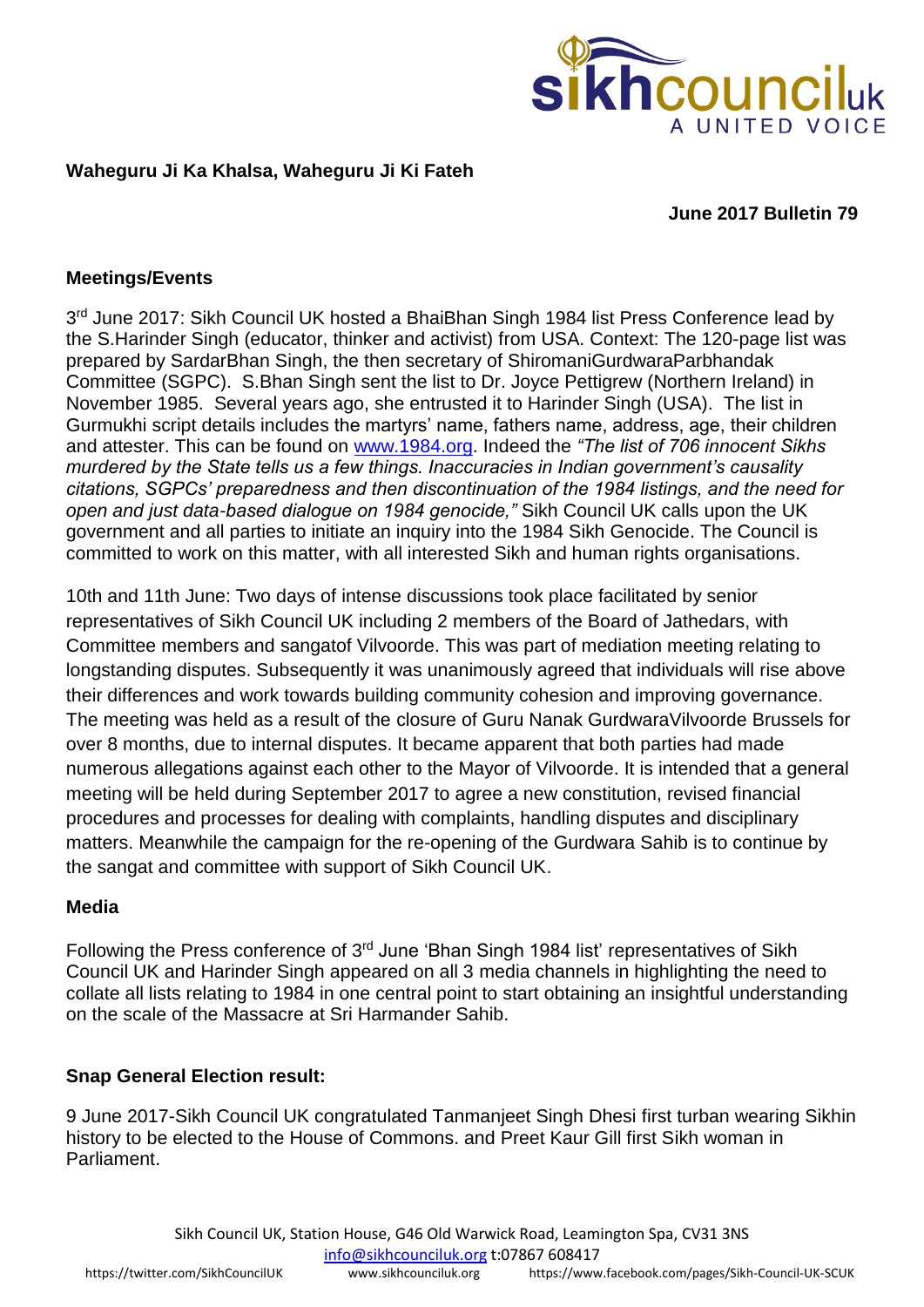# **Queens' Honours Awards Birthday List 2017-UK**

Sikh Council UK was delighted to announce the Queens' Honours Awards Birthday List 2017- UK which included the following two Sikh Council UK members

- ➢ S. Surinder Singh Jandu has been awarded an (Member of the British Empire (MBE) for Services to Community Cohesion. He has made a huge contribution to both the Sikh and the non-Sikh communities of South East London over very many years through various organisations including the a local Race Equality Council. He has also served on the Executive of the Sikh Council UK as the Membership Secretary for six years and was appointed on to the Board of Jathedars on 6<sup>th</sup> May 2017.
- ➢ S. Mohinder Singh Sangha has been awarded a British Empire Medal (BEM) for Services to both the Sikh and non-Sikh communities of Leicestershire over an extended period. He is also a prominent and active member of the Sikh Council UK's Board of Jathedars since 2011.

## **Interfaith Marriages (Anand Karaj)**

Interfaith Marriages: During this period Sikh Council UK has received over six requests by individuals and three requested from separate gurdwaras on the interfaith marriage guidelines

23rd June 2017 Sikh Council UK had to issue a statement due to the level of violation of the Sikh RehatMaryada taking place relating to interfaith marriages at some Gurdwara Sahibs.

"It is concerning to learn of two interfaith Anand Karaj ceremonies taking place this weekend, these are in direct violation of the Sikh RehatMaryada. The actions of the management committees of the organising institutions are considered to be irresponsible in that they are generating tensions amongst the sangat and creating an atmosphere of fear and anxiety for the couple and guests on their most special and sacred days. Equally; the families of the couples should know better than to try and collude in organising multiple weddings or sacred ceremonies contradictive to the religious codes. On this occasion, we are however urging everyone to remain calm and that no protests should take place. We expect the families of the wedding couples and organising committees to take serious note of Sangats' disquiet at the violation of the RehatMaryada - this is an indication of your collective failure to guide and ensure that the couples special and sacred day remains just so. Finally, we can confirm that it would appear that one of the committees may have been misled and will be meeting with Sikh Council UK officials to improve their processes. "

## **Kirpan proposal-Italy**

A group of Sikhs including an organisation called Indian Sikh Community Centre from Italy presented Singh Sahib GianiGurbachan Singh JiJathedarSri AkaalTakhat Sahib Ji with a flexible prototype kirpan manufactured by an Italian firm intended for approval by 5 Sahibaans for use in Italy. This has come about following theban on Kirpan wearing in Italy. This matter has caused an uproar as the Kirpan presented has not been well received by the wider sikh community and the fact that the singh sahibaans had not rejected the concept of a flexible Kirpan outright.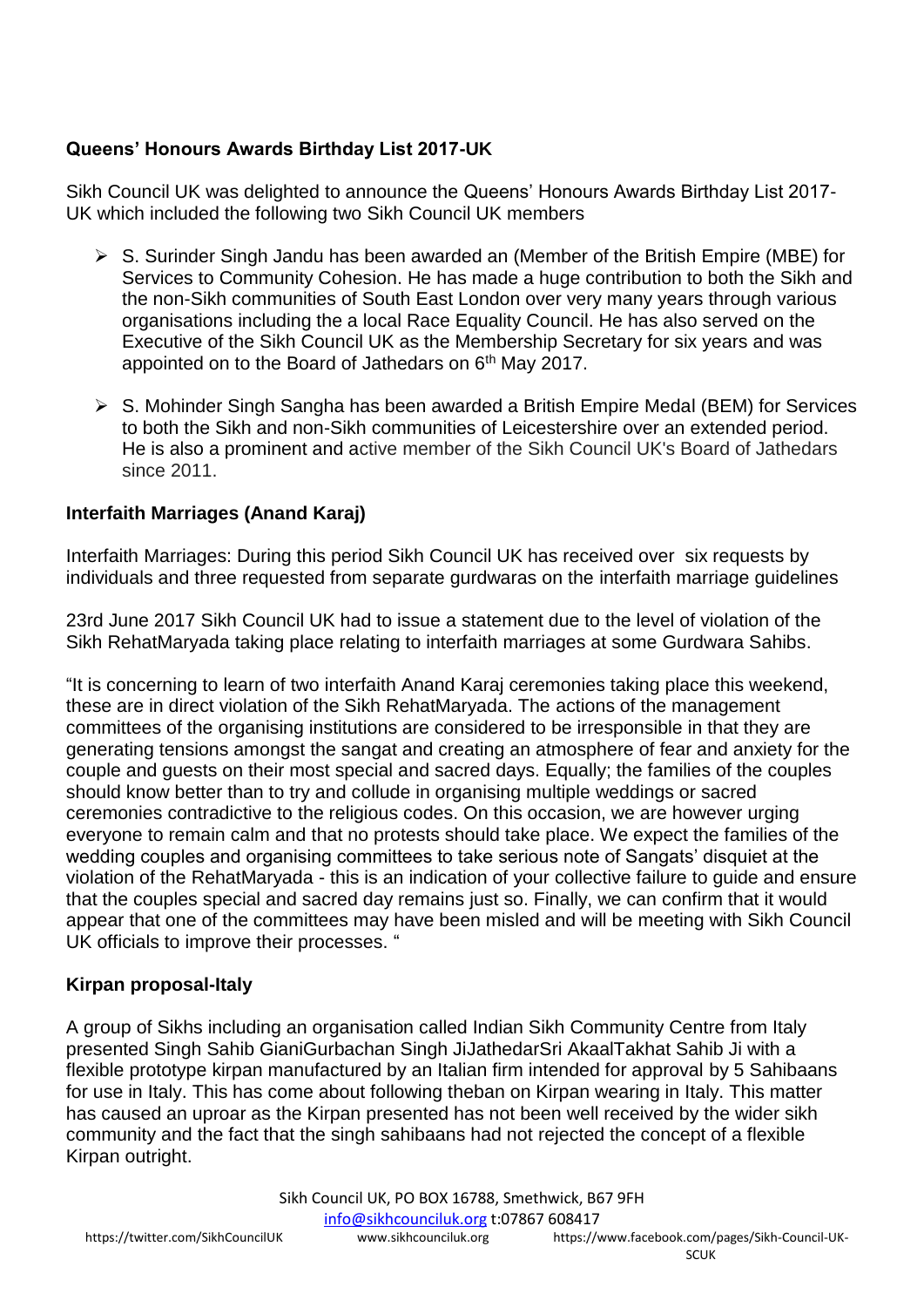### **Casework**

Following an incident at Drayton Manor Park in which Sikhs wearing kirpan were denied access into the Park Sikh Council UK started the process of taking the matter up with the park management.

A parent contacted Sikh Council UK when her child was denied access to school wearing a kirpan. The child was initially offered a space in an Academy in Manchester but was later refused having declared that he was wearing a Kirpan. Sikh Council UK took this matter up with the Academy and progressed this matter their Board of Directors in addressing the issue (in progress)

In a separate incident, also in a Manchester a school a child in a different school was also denied access having took Amrit over the Vaisakhi period. The school were prompt in their take up of our concerns and immediately accepted the child back into school by making some adjustments to their current policies to reflect accommodation of Kirpan wearing Sikhs.

Sikh Council UK was contacted by some students that were due to undertake their Pharmaceutical Pre-Registration Exam where General Pharmaceutical Council were utilising a number of venues for the assessments to take place however not all the venues of their choice allowed kirpan wearing amritdhari students to access their premises. This caused much distress and panic amongst Sikhs who wore kirpans as their bookings for certain venues was already done and the dates for the assessments was fast approaching. GPhC issued guidelines from each venue highlighting which venues were accepting amritdharis within their policy guidelines. One of the venues happened to be the Old Trafford which was already been pursued separately by Sikh Council UK as one of the 92 football clubs across UK in liaison with 'Kick it Out' football association. The students effected were allowed on some sites with a letter from Sikh Council UK. Beyond this the remaining venues are since being pursued by Sikh Council UK in addressing the issue of access for Sikhs wearing a Kirpan.

Sikh Council UK took up a matter with New Zealand Border force in which aamritdharisikh travelling to New Zealand was stopped, questioned and returned back to UK from Dubai Airport before he could board his connecting flight. It later emerged the Immigration Officers were acting on a complaint sent to them by some other sikhs in New Zealand about why they allow so many amritdharis to enter New Zealand for a samagam. The complainant branded the amrithdarisikhs as trouble and ones to be cautious of. The whole matter was dealt with very poorly by the Border Force team as they took an unnecessarily aggressive and intimidating approach towards the Sikhs travelling. (work in progress)

Sikh Council UK was contacted by a school in Hounslow, in which they queried the possible removal of a kara during physical sport. Sikh Council UK took the opportunity to provide the school with information about the importance of the kara and that as an organisation we would never be in a position to advocate its removal regardless of the situation. Instead Sikh Council UK shared options of possible ways to accommodate the Kara during such sports

Sikh Council UK wrote to a school in Leeds who had taken a decision to remove the Panjabi Language off their curriculum despite a large percentage of their pupils being made up of the Sikh/Panjabi community.